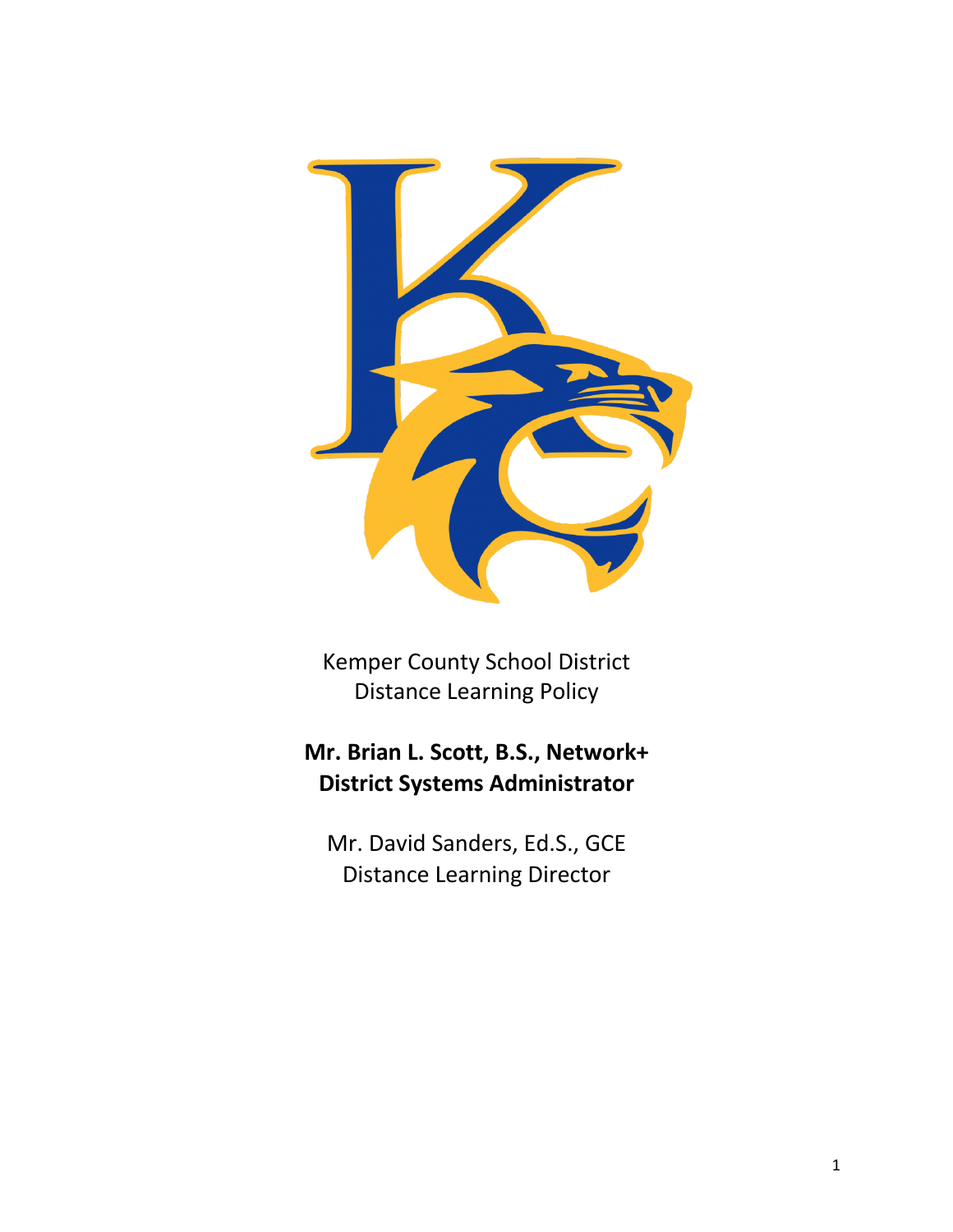# **Policy Overview v1.0**

This handbook is intended to provide essential information about the use of student Devices issued by KCSD. The one-to-one student and teacher program provide exciting learning opportunities that incorporate the use of technology in the classroom and at home.

Please read the following important guidelines in this handbook. It is important that parents/guardians and students understand and abide by the policies and procedures outlined in this handbook.

The following conditions are a summary of some of the most important concepts outlined in this handbook:

- KCSD issues Devices to students for educational use only.
- The Device comes with a built-in camera that should only be used for educational endeavors as instructed by a teacher. See page 6 fordetails.
- The fees associated with damaging or losing the Device and/or peripheral items are listed on page 4.
- KCSD Devices and peripheral items not returned when students leave for the summer or transfer/withdraw from a campus may be considered stolen. Theft charges may be filed. See pages 1-2 for details.
- Internet content is monitored and filtered on all KCSD computers. This includes use at school and off campus. See page 7 for details.
- Certain activities are monitored and filtered when students are logged in to a KCSD G Suite for Education (GSFE) account, even when logged in on personal devices. Students should log out of the KCSD GSFE account when it is no longer in use to avoid unintentional monitoring and filtering of activities on the personal device. See page 7 for details.
- Parents/guardians are ultimately responsible for all activities involving the Device and peripheral items while the student is off campus. See page 3 for details.
- If a Device or peripheral item needs to be repaired or is lost, the student must report the need for repair or replacement to the Technology Department as soon as possible. The student's report must be filed, and the required paperwork completed within 5 school days from the time of breakage or loss. See page 4 fordetails.
- This handbook should be read carefully by students and parents/guardians. The agreement form included in this Device Handbook is a copy of what you and your student must sign prior to the student receiving the Device and peripheral items. See pages 17 and 18 for details.

# **Terms of KCSD Device Use**

**Acceptable Use:** Allstudents must comply at all times with the KCSD Student Guidelines for Acceptable Use of Technology found in the Appendix of this Device Handbook and the KCSD Student Handbook, along with the other guidelines outlined in this Device Handbook. Failure to comply may result in disciplinary action and could also result in suspension or termination of access to the Device and other District technology resources effective immediately.

**Liability:** If the Device or a peripheral item is accidentally damaged, lost, or stolen, the parent/guardian may be responsible for the cost of repair or the replacement value on the date of loss.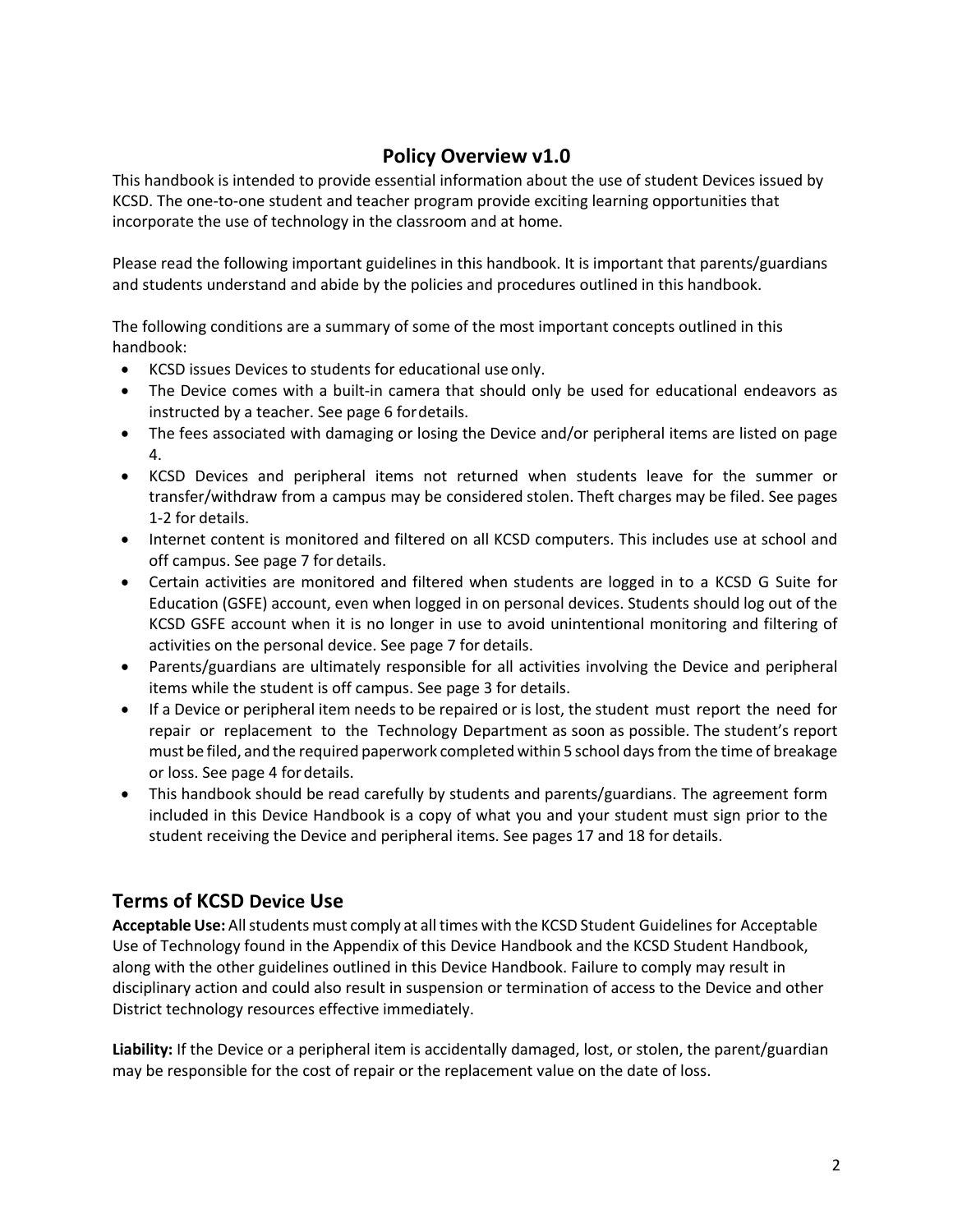In the case of theft, the parent/guardian or the student must immediately file a report with the appropriate authorities and notify the Technology Department. If the Device is lost or damaged due to an intentional act (or failure to act) or gross negligence, the parent/guardian will be responsible for the cost of repair or replacement. Devices and peripheral items not returned at the end of the school year or when a student transfers/withdraws from a campus may be considered stolen. The District may involve legal authorities in recovering District property and theft charges may be filed.

**Repossession:** If the student and/or parent/guardian does not timely and fully comply with all terms of this handbook and the attached agreement form, KCSD reserves the right to come to you to pick up KCSD property at any time.

**Scheduled Evaluations**: Devices and peripheral items may be evaluated each nine weeks and also randomly checked to verify the condition and compliance with district policy.

# **KCSD Device Guidelines**

- Only KCSD Devices may be connected to the Wireless network. Students may not bring in or set up their own networks. Personal device(s) (i.e. smartphone, iPad, Kindle, etc.) *may only* be connected to the Kemper Device network; however, KCSD Devices *may not* be connected to the KemperGuest network.
- **Students have no expectation of privacy in any content, material, or other information stored on, accessed, or transmitted from, or used with the Device, whether at school or home. The Device belongs to KCSD, and appropriate district and school officials may monitor a computer or access its contents at any time, for any reason, without notice.**
- If technical issues arise, students must notify a teacher or the Technology Department immediately.
- Each device is identified by a specific number and assigned to an individual student. To ensure that a student always has his or her assigned Device, students should not remove the identification tag on the Device.
- Devices shall not be left in unsupervised areas. Unsupervised areas include but are not limited to the school grounds and campus, the commons, the cafeteria, locker rooms, the library, unlocked classrooms, hallways, and any place outside of school that is not the student's home (e.g., in a vehicle). Any computer left in these areas will be collected by staff and taken to the Technology Department. Disciplinary action may be taken for leaving a Device in unsupervised areas.
- Files may not be deleted by anyone other than the original creator/owner of the file. The deletion of certain files can affect the performance of the Device and can interfere with the student's ability to complete classwork, which may affect the student's grades.
- Only the Technology Department shall provide service to a KCSD Device. No outside computer services shall be used for any type of repairs or maintenance.
- District installed settings shall not be deleted or altered including resetting the device to factory default or placing the Device in developer mode. Adjusting the settings on any Device, yours or someone else's may result in disciplinary action.
- All use of the Internet must comply with district guidelines, policies, and applicable law. Log files are maintained on each Device with a detailed history of all Internet sites accessed and are subject to review by the district, regardless of whether the sites are accessed by the authorized student user or another person.
- All Device files are subject to review by the District. Disciplinary action may be taken for violations of district guidelines and the district may report violations of law to appropriate law enforcement authorities.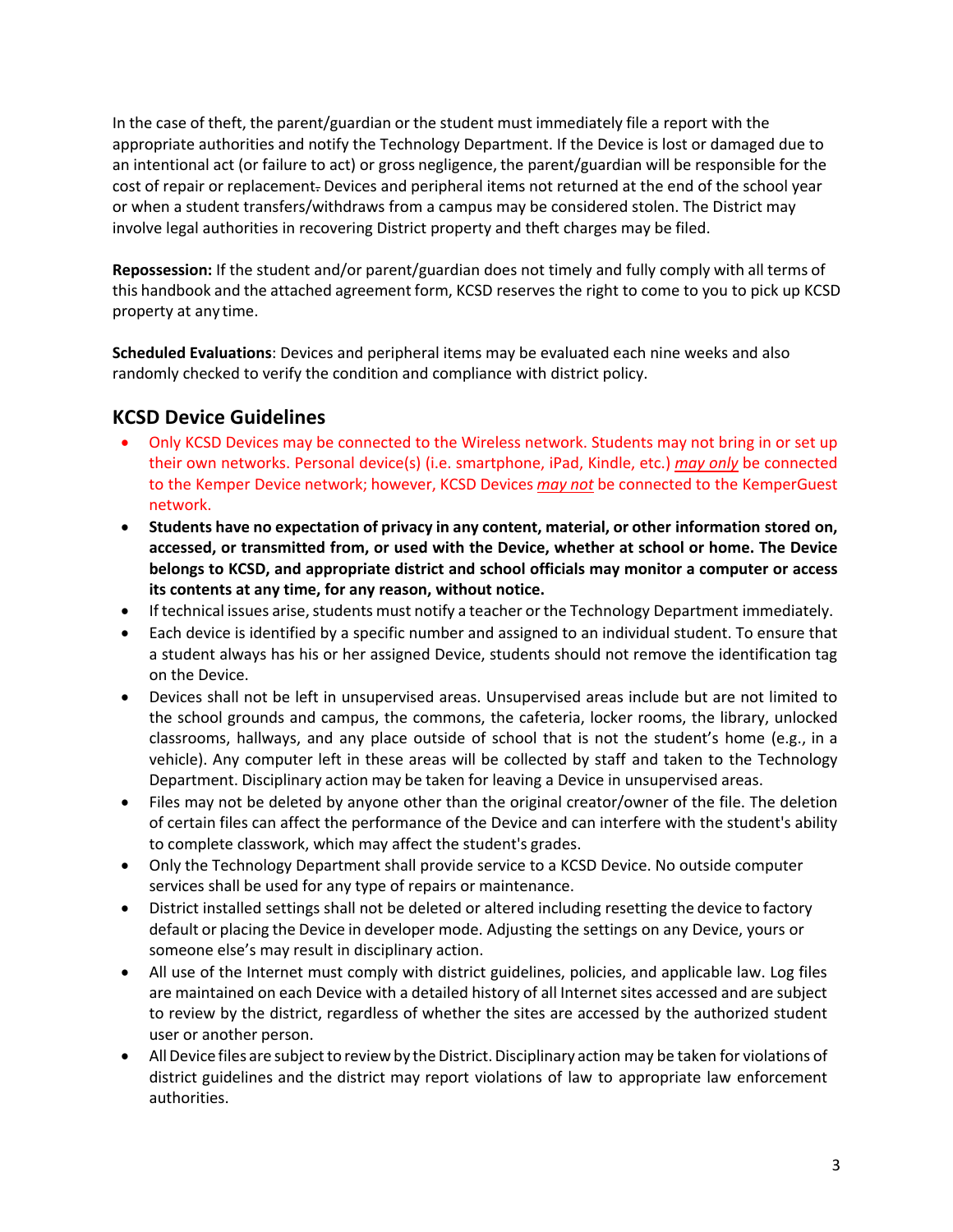• Parents/guardians and students should be aware that certain activities are monitored and filtered when students are logged in to a KCSD G Suite for Education (GSFE) account, regardless of the device used to log in. If a student logs in to his or her KCSD GSFE account on a non-KCSD device (e.g., a personal computer at home, cell phone, etc.), he or she must log out of the GSFE account when it is no longer in use. Failure to do so could result in unintentional monitoring and filtering of activities on the non-KCSD device for non-school purposes by the student or otherindividuals.

# **Student Responsibilities**

As the primary users, students have specific responsibilities when using their KCSD-issued Devices:

- At all times, students are responsible for their assigned Device and peripheral items, whether at school or home.
- Students are responsible for bringing their Device fully charged to school every day. Devices should not be charged while they are inside of their case.
- Students must use only their assigned login credentials andaccounts.
- Students should not loan their Device or peripheral items to another student for any reason.
- Students may not play games, load, or download any software, music pictures, etc. on the Device unless instructed by a teacher to doso.
- When a Device or peripheral item is damaged, lost, or stolen, the student must immediately notify the Technology Department and submit the required paperwork no later than 5 school days after the discovery of the issue or incident.
- Do not hack or reset your Device.
- Do not download unauthorized extensions or other unauthorized software or play games.
- If a student adds any unauthorized items to the Device, the student will be required to return the Device. The student must pay \$15.00 to reset the Device, or the district may place certain restrictions on the student's use of or access to district technology resources.
- Students shall use the Device's camera responsibly and with good judgment, as required under District policies and the Student Handbook.
- Use your cloud storage (Google Drive) responsibly.
- If you must leave your Device unattended, make sure it isin a secured location (i.e. locked classroom or locker).
- Do not place decorations (stickers, markings, writing, etc.) on the Device or a KCSD-issued case.
- Do not use any inappropriate images or media as a screensaver or background.
- Do not log into your personal Google account on the Device or use someone else's login on the Device or any other device.
- Do not add a credit card or set up Google Wallet to make any purchase, such as music or unapproved apps/extensions.

## **Parent Responsibilities**

- Parents/guardians are responsible for monitoring their student's use of the Device and peripheral items while at home and away from campus at all times.
- Parents/guardians must review with their student the Student Guidelines for Acceptable Use of Technology found in pages 12-14 of this Device Handbook and in the KCSD Student Handbook, and at https://kemper.msbapolicy.org/DistrictHome/tabid/803/Default.aspx
- Parents/guardians are responsible for monitoring their student's activities on the Internet regularly.
- Parents/guardians should regularly inspect their student's device and peripheral items and encourage them to report items that need to be fixed.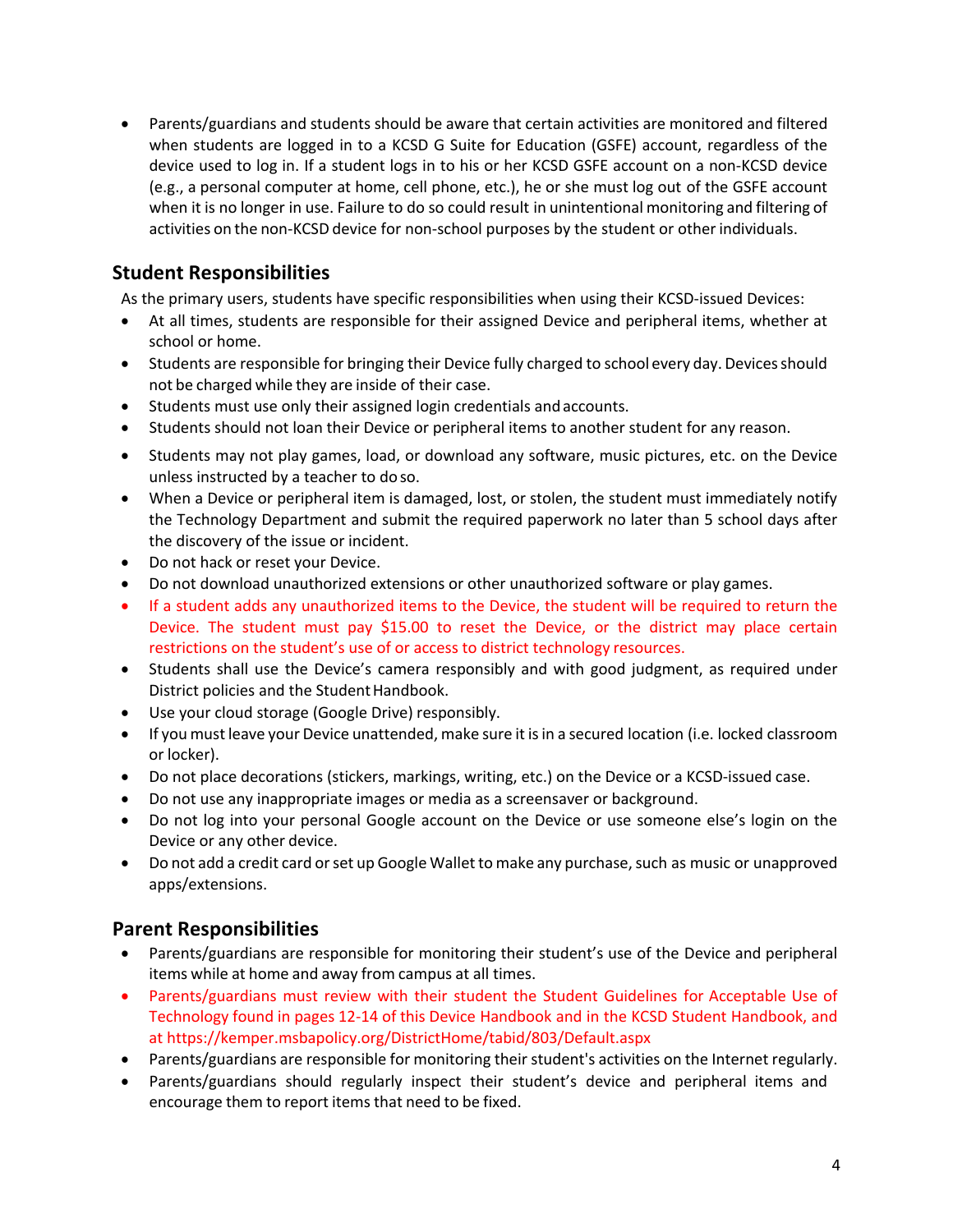• Parents/guardians should ensure that their student returns the Device and all peripheral items at the end of the school year or when their student withdraws from a KCSD campus.

## **Repair Costs**

All Devices and peripheral items are issued in good working order. Students are expected to keep the Device and all peripheral items in good condition. Failure to do so may result in out-of-pocket costs summarized in the tables on page 4, disciplinary action, and suspension or termination of access to the Device, and other District technology resources. KCSD reserves the right to monitor incidents of loss/damage to the Device or peripheral items during the school year and take appropriate action in response to excessive or repeated incidents of loss/damage. All monies owed must be paid in full before a Device or any peripheral items will be issued. The District reserves the right to withhold instructional materials, other technological equipment, and a student's records until all Device and/or peripheral item monies owed are paid in full.

The table below represents the estimated charges for each occurrence of loss and certain types of damage. They are not all-inclusive and are subject to change.

| <b>Item</b>           | $Cost*$           |
|-----------------------|-------------------|
| Display (Monitor)     | \$225.00-\$250.00 |
| Keyboard              | \$30.00-\$40.00   |
| Chromebook            | \$300             |
| <b>IPad</b>           | \$350             |
| <b>Windows Laptop</b> | \$800             |

\*cost of each item varies with specific Device models

## **Reporting Damage/Loss/Theft**

Students will have 5 school days after an incident, or discovery of an incident, to report any damage, loss, or theft to their Building Administrator. Students will be required to answer a series of questions to help gather more information about what happened and/or what is wrong with their Device or peripheral item and provide a case number, if applicable. If the device was damaged/destroyed in an incident off-campus, the student will need to provide a case number from the appropriate authorities (for example, if the device is damaged/destroyed in a fire, the fire department case number should be provided). After the student has turned in a Work Order Request, the student should back up any items on the Device, if possible, and bring the Device and/or peripheral item to the Technology Department.

Upon receipt of a damaged Device or peripheral item, KCSD will evaluate the internal and external condition and functionality of the device and determine what repairs are necessary. With the sole exception of damage to a device that is within the coverage provided under this policy, KCSD will charge the student for any parts needed to repair the Device or peripheral item at the manufacturer's cost, which is subject to change by the manufacturer at any time.

If a student thinks that their Device or a peripheral item is lost or stolen on campus, they need to go to the Technology Department and fill out a "Missing Device Report" within 5 school days. If a student thinks that their Device or a peripheral item is lost or stolen off-campus, they need to immediately file a report with the appropriate authorities and then go to the Technology Department and fill out a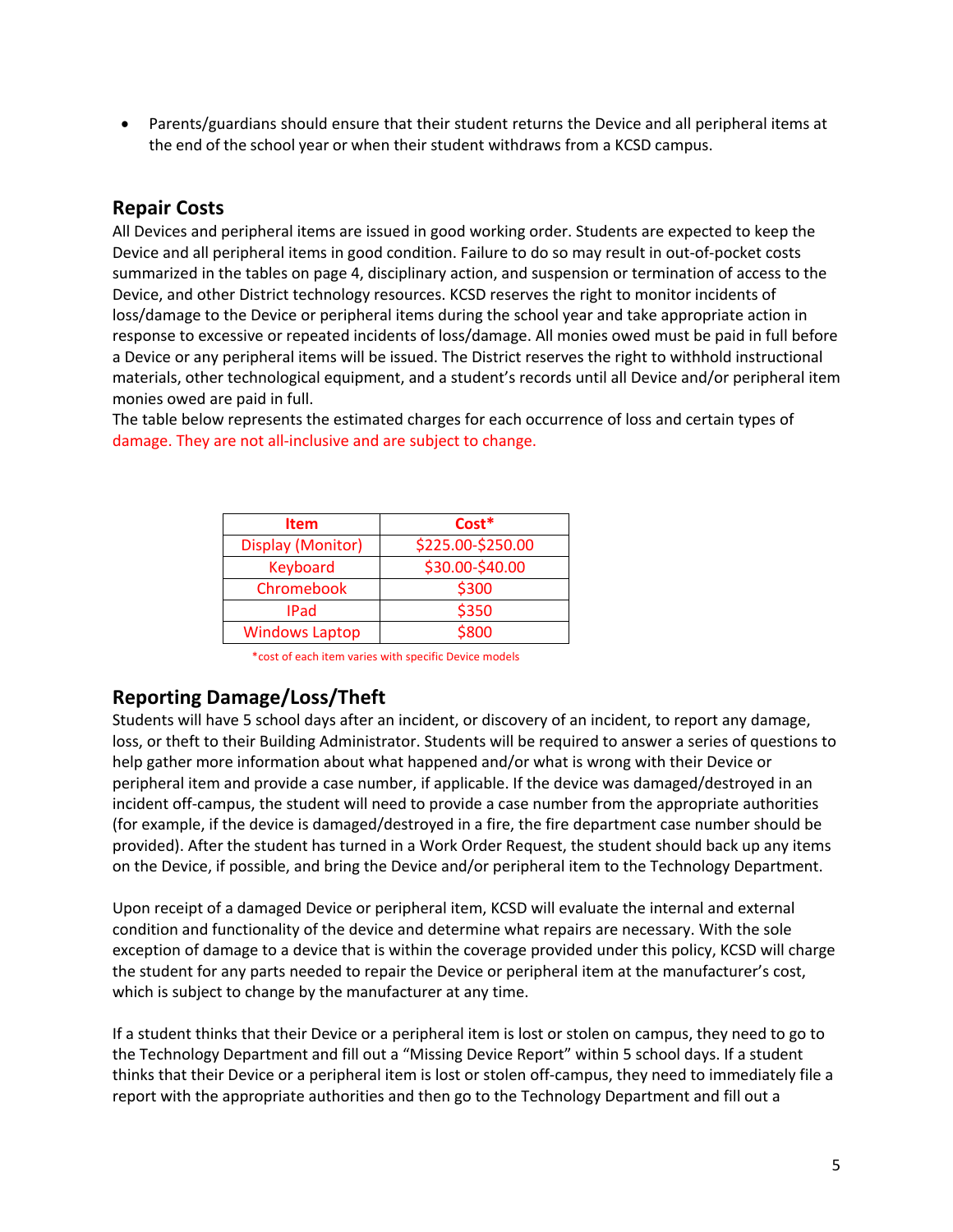"Missing Device Report" (including a case number from the appropriate authorities) within 5 school days.

If a student knows that their Device or peripheral item has been damaged, lost, or stolen and already has a case number from the appropriate authorities, they need to go to the Technology Department and fill out a "Missing Device Report" within 5 school days.

The District may issue a replacement Device or peripheral item to the student, if available.

When at all possible we will use all available methods to locate and recover the Device.

**Failure to timely and properly report damage, loss, or theft (including, when applicable, filing a report with the appropriate authorities and providing a case number to KCSD) impairs KCSD's ability to take appropriate responsive action and seek available remedies for lost, stolen, or damaged/destroyed devices.**

# **Care of the Device and Peripheral Items**

Students are responsible for the general care of their Device and all peripheral items. Devices and/or peripheral items that are broken or fail to work properly must be taken to the Technology Department within 5 school days. Please follow these precautions:

- Do not place food and/or liquids near the Device or any peripheral item.
- Do not stack any objects on top of the Device.
- Never attempt to repair or reconfigure the Device or any peripheral items.
- Do not write, draw, stick, or adhere anything to the Device or any peripheral item.
- Do not decorate the Device or any peripheral item using markers, personalized stickers, etc.
- Keep the Device and other electronic storage media away from electromagnetic fields, such as stereo speakers, that can erase or corrupt your data.
- Do not expose the Device or any peripheral item to direct sunlight, extreme temperatures, or ultraviolet light for extended periods oftime.
- Do not leave the Device or peripheral items in any vehicle.
- Do not obstruct the Device's vents, and do not place the Device on surfaces such as paper or carpet while it is turned on or charging.
- Devices are not to be used on KCSD buses.
- When walking from class to class, the Device must be properly closed and stored in the KCSDprovided case.
- Do not charge the device while it is inside of the case.
- Do not leave a power cord plugged into the Device while in a backpack. This may cause damage to the Device and poses a safety hazard.

## **Specifics on the Device**

The following sections cover specific information on the Device and KCSD policies and procedures.

#### **A. Screen Care**

The Device screen is particularly sensitive to pressure. Extreme care must be taken to protect the screen from damage.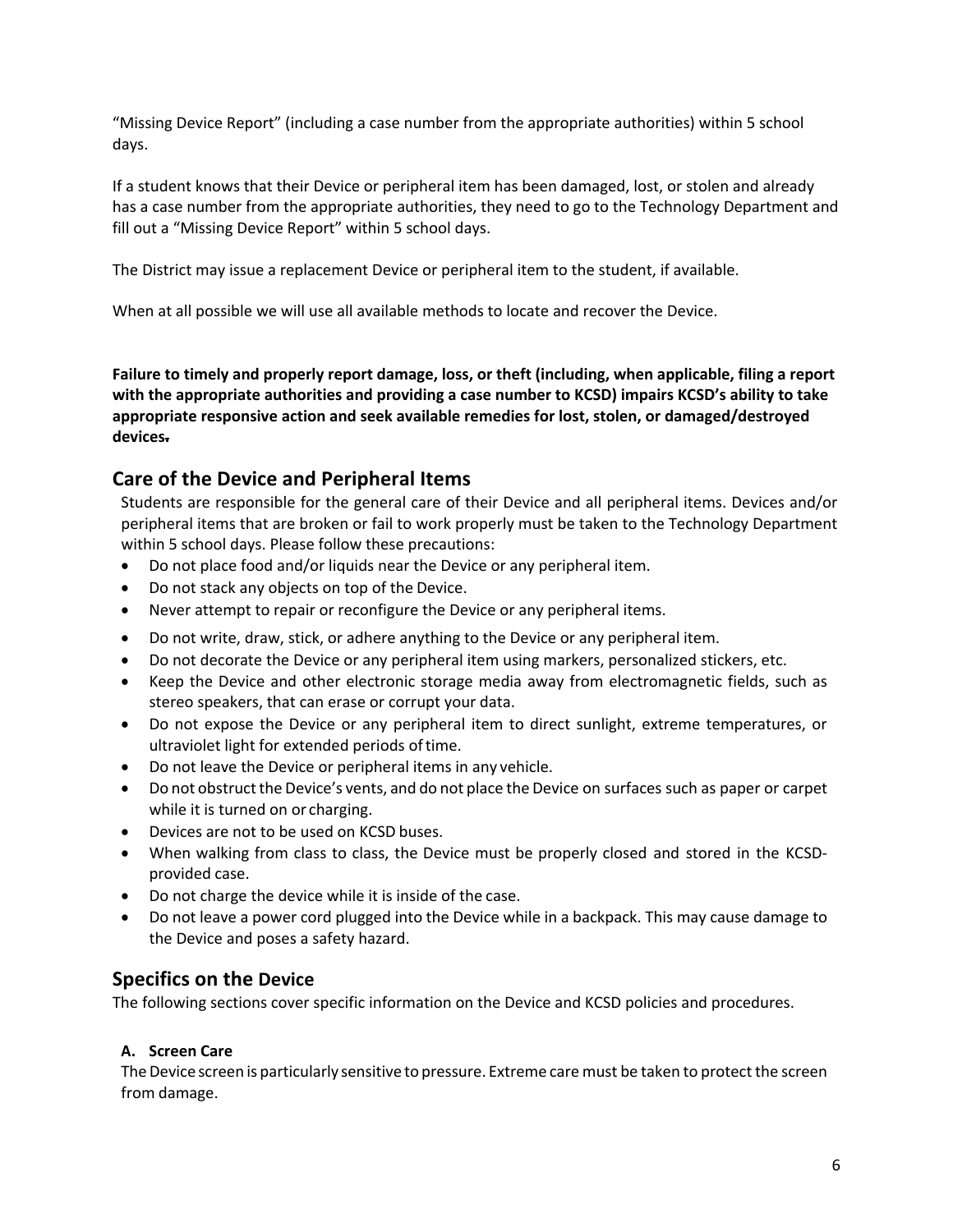- Do not place anything on top of the Device or lean on it when it is closed.
- Do not place anything in the case that may press against the cover of the Device including paperwork.
- Do not poke the screen with anything. Your finger is the only means that should be used to interact with the Device.
- Do not place anything on the keyboard before closing the lid (*i.e.,* pens, pencils, paper clips, stapled papers, etc.).
- Do not use any cleaning solution to clean the screen. Common cleaners such as Windex and 409 will damage the LCD screen. If your screen needs to be cleaned, please stop by the Technology Department.

### **B. Camera**

The Device comes with a built-in camera. When the camera is in use, an indicator light will illuminate. The Device camera should only be used for educational endeavors as instructed by a teacher. The Device camera shall not be used forinappropriate or unsafe activities, including, but notlimited to:

- Taking photos or recording videos on campus (unless directed by a teacher for instructional purposes);
- Taking photos or recording videos of inappropriate, obscene, or other illegal material or content;
- Posting photos or videos online or sending photos or videos via email, etc., especially to a stranger (unless directed by a teacher for instructional purposes);
- Taking and/or manipulating photos or videos for non-educational purposes or to embarrass others; or

• Video chatting (unless directed by a teacher for instructional purposes). Improper use of the Device camera may result in disciplinary action, suspension, or termination of a student's use of the Device or other district technology resources and may be reported to law enforcement.

## **C. Ethics/Legal**

Students will have access to many types of online media and are expected to comply with trademark and copyright laws as well as license agreements.

- Plagiarism (representing someone else's works or ideas as your own), whether from a book, another student's paper, the Internet, or another source, is dishonest. Students shall not copy or reproduce the work or material of another unless expressly permitted. If the use of another's material is permitted, all sources used should be cited and within the guidelines for the type of media used.
- Use or possession of hacking software is strictly prohibited.
- Possession or transmission of any material that is in violation of any federal or state law is unacceptable conduct. This includes, but is not limited to confidential information, copyrighted material, threatening, obscene, or pornographic material or material that is harmful to minors, and computer viruses.
- Violation of applicable state or federal law may result in disciplinary action by the District, and KCSD may report such violationsto law enforcement and assist law enforcement authorities as necessary to investigate such violations.

#### **D. Security**

Various security measures are used on KCSD Devices. Security measures are not only used to protect KCSD assets, but measures are also taken to protect KCSD students. Security is in place on each system to prevent certain activities and certain types of downloads (including extensions and apps). There are also built-in layers of protection against malware and security attacks on the Device. See Student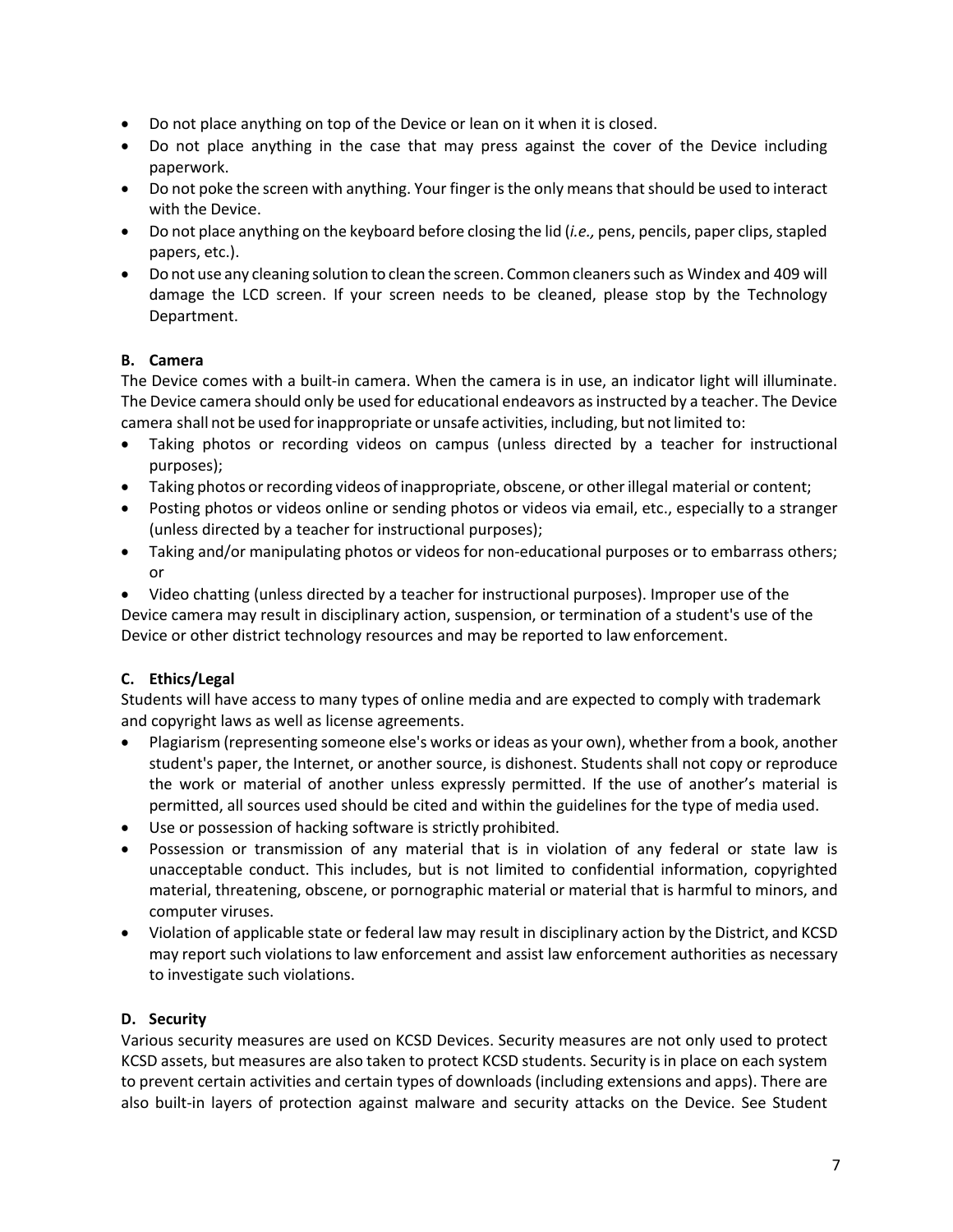Responsibilities on Page 3 for additional information.

#### **E. Filtering**

Internet filtering software automatically filters all access to the Internet through district technology resources. While at home, Internet content will continue to be filtered while students are logged in to their KCSD GSFE account on the Devices provided by the district, to access the Internet. Since no filtering software can filter 100% of improper content, parents/guardians are responsible for monitoring their child's access to the Internet when the student is at home.

\*\*\*Students who log in to their KCSD GSFE account on a non-KCSD device will continue to be filtered and *monitored aslong asthey are logged in. Students must log out of their KCSD GSFE account before others use the non-KCSD device to ensure that their Internet use will not continue to be filtered and monitored.*

#### **F. Power Management**

In an effort to continue best practices with energy conservation, power management software is installed on all KCSD-issued devices. Power management software is activated approximately two hours after the school day ends and runs until approximately an hour before the school day starts. During this timeframe, if a student leaves his or her device inactive for more than 15 minutes, a 15 minute countdown will start. If the device is still inactive after the countdown completes, the device will be powered off to conserve energy. KCSD is committed to conserving energy on campuses and educating the community on best practices for energy conservation at home.

#### **G. Online Resources**

Students will be expected to use some online resources as part of their course curriculum under the supervision and guidance of their teachers. These tools may include Schoology, G Suite for Education (GSFE), Google Classroom, and others. Please see section L on page 8 for more information on GSFE. tools are hosted on the Internet, making some student work and information relating to students visible to parents/guardians, relatives, and in some circumstances, other Internet users around the world. When using online resources, safeguards are in place to protect and assure the safety of students. In some instances, individual or identifiable profiles may be used that are open to the public. Public viewing or commenting mightoccur on district-approved sites. Classroom lessons or projects may require certain student information to be made available on the Internet. The use of these tools must be in accordance with KCSD's policies and procedures, including, but not limited to, the KCSD Acceptable Use Policy.

#### **H. Internet Access at Home**

KCSD is not responsible for providing Internet access outside of designated KCSD facilities. In order to access the Internet from home, you must have an Internet service provider. If you have an existing wireless access point, the Device can join your home wireless network.

#### **I. Returning Items**

The Device and all peripheral items, such as the power adapter, case, and battery are required to be returned at the end of the school year or when a student transfers/withdraws from a KCSD campus. Failure to return the Device or any peripheral item may result in a hold being placed on a student's records. If a student has a hold placed on them due to not returning the Device or a peripheral item, they may return the Device or peripheral item or pay the replacement cost to clear the hold. However,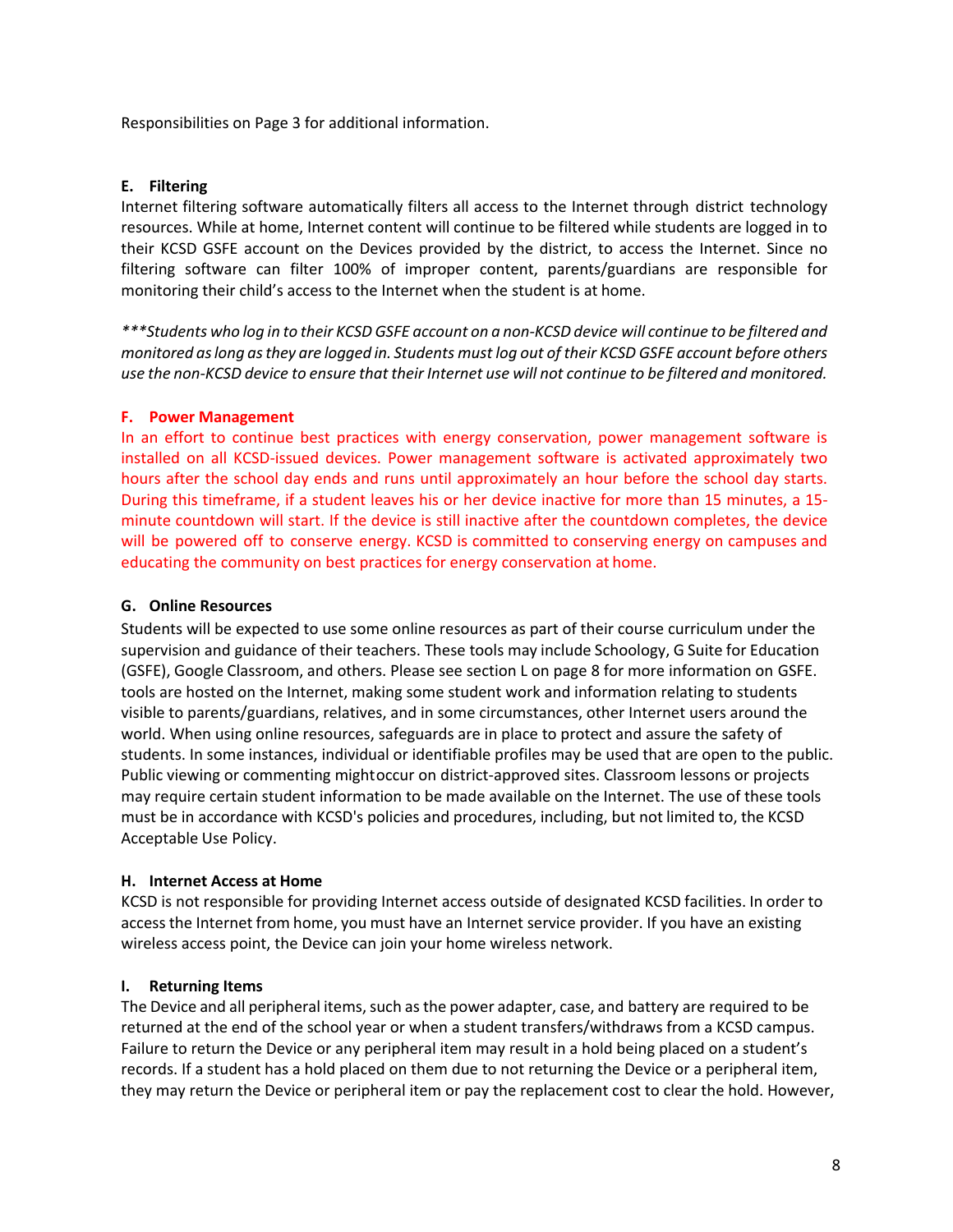once KCSD has handed out Devices to students the following school year, students can no longer return the item to clear the hold. At this point, the student must pay the replacement cost to clear their hold.

#### **J. Contesting Charges**

Charges will be assessed to students when a Device not covered under this policy or a peripheral item collected is damaged. Damaged items are available for a parent to review for one week after the student has transferred/withdrawn orthe school year ends(whicheveris earlier). Afterthat, the damaged items will be repaired, destroyed, or disposed of properly and there will not be an avenue for the parent to contest the damage.

#### **K. Repair Downtime**

KCSD is committed to student use of technology to aid academic success. When a student's Device is being repaired, there are several options available for continued use of technology:

#### **Network Cloud Storage (KCSD Google Drives):**

All students have a Google Drive in which to store digital files. Students should save important work in their Google Drive so that they can access their work from any computer connected to the Internet.

#### **Classroom Computers**

Each classroom has desktop computers that are available for student use.

#### **Device/Peripheral Item Replacement**

If a student's Device or a peripheral item is damaged, it will be repaired or replaced as quickly as possible. If available, a replacement Device or peripheral item may be issued. The policies outlined in this handbook also apply to replacement Devices and peripheral items. A replacement Device or peripheral item may not be provided if the damage or loss is determined to be intentional or the result of gross negligence.

#### **L. G Suite for Education (GSFE)**

Students will receive access to G Suite for Education (GSFE) through individual, District-provided GSFE accounts. GSFE is a suite of products (word processing, spreadsheets, presentations, etc.) that enables collaboration with other students in real-time and provides a place to store documents in a cloud environment. Access to these documents and files is available from any device that has access to the Internet. The use of GSFE may require the collection of students' personal information for the purpose of providing GSFE services to KCSD and its students. Google's information practices regarding GSFE may be found at https://www.google.com/edu/trust.

#### **M. General Disclaimer**

PLEASE NOTE THAT KCSD MAKES NO REPRESENTATIONS, WARRANTIES, OR OTHER GUARANTEES, EXPRESS OR IMPLIED, REGARDING THE CONDITION, OPERATION, OR FITNESS OF ANY DISTRICT TECHNOLOGY RESOURCES, AND KCSD EXPRESSLY DISCLAIMS ANY SUCH REPRESENTATIONS, WARRANTIES, OR OTHER GUARANTEES. WITHOUT LIMITING THE FOREGOING, KCSD DOES NOT WARRANT THAT DISTRICT TECHNOLOGY RESOURCES (OR USE OF SUCH RESOURCES) WILL BE UNINTERRUPTED, ERROR-FREE, OR FREE OF LATENCY OR DELAY, OR THAT ANY DISTRICT TECHNOLOGY RESOURCES WILL MEET ANY STUDENT'S OR PARENT'S NEEDS OR REQUIREMENTS, OR THAT ANY DISTRICT TECHNOLOGY RESOURCES WILL PREVENT UNAUTHORIZED ACCESS BY THIRD PARTIES.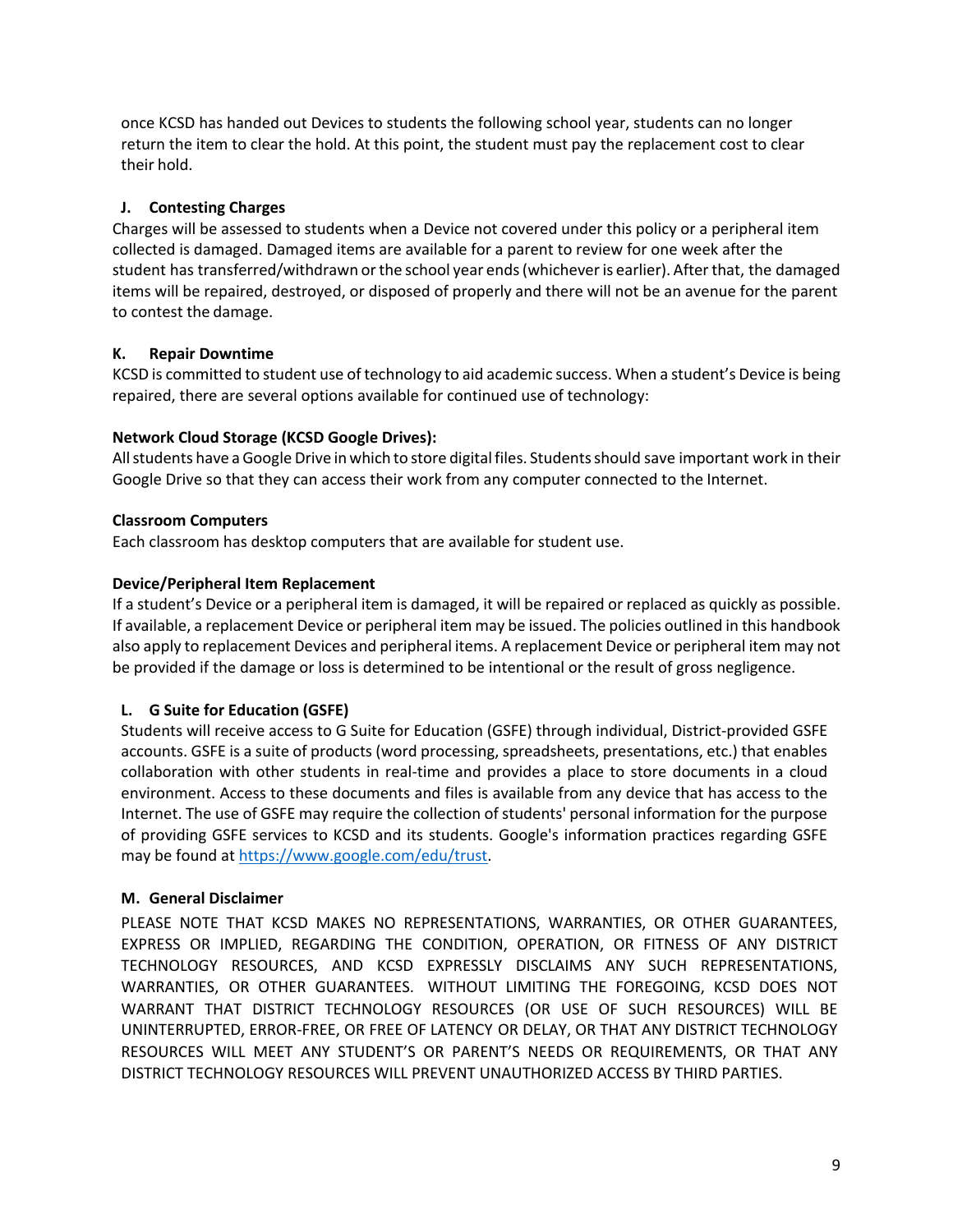### **1:1 Program Definitions**

**One-to-One** (also abbreviated 1:1): a program where the ratio of students to computers is one to one.

**Acceptable Condition (***see* **19 TAC § 66.1310):** Electronic instructional materials are considered to be in acceptable condition if: (1) all components or applications that are a part of the electronic instructional materials are returned; (2) the electronic instructional materials perform as they did when they were new; (3) the electronic instructional materials do not contain computer code (e.g., bug, virus, worm, or similar malicious software) that has been designed to self-replicate, damage, change, or otherwise hinder the performance of any computer's memory, file system, or software; and (4) the electronic instructional materials have not been installed with plug-ins, snap-ins, or add-ins without the prior approval of the district. Technological equipment is considered to be in acceptable condition if: (1) the equipment is returned with the software and hardware in their original condition unless the district authorized changes; and (2) the physical condition of the equipment is fully usable as it was originally intended to be used.

#### **Products We Use**

**App:** Application, or App, is a program that is installed on a Device.

**Chrome:** the browser students will use to explore the Internet.

**CIPA Filter**: monitoring software that allows teachers to view and take control of student Devices as well as interact with them via polls, etc.

**Extension:** an add-on component that enhances the Chrome browser.

**G Suite for Education (GSFE):** the set of applications that students will use on their Device. Each student will receive a KCSD issued GSFE account. **Google Classroom:** a specific GSFE app that will be used as an LMS system.

**Google Drive:** cloud-based storage that is accessible from any device with Internet access where students can save their files. It connects directly to the Google suite of products.

**Power Management:** software activated after school hours to help students conserve energy by turning off their computers after periods of inactivity.

**Respondus**: a "lockdown browser" that forces students to only have the assessment browser open when taking a test using their device.

**Work Order System:** the online system where you can submit a Work Order Request (WOR) for a damaged or malfunctioning device. The Work Order System is only available while you are on a KCSD campus.

#### **Hardware**

**Identification Tag**: identifies to whom the Device is issued, and it must remain intact at all times. A label with the student name is adhered to the Device and a card with the student name is placed inside of the case. Both tags must remain intact.

**Lenovo 11e:** The Device model that students have at the majority of our 1:1 intermediate and elementary campuses.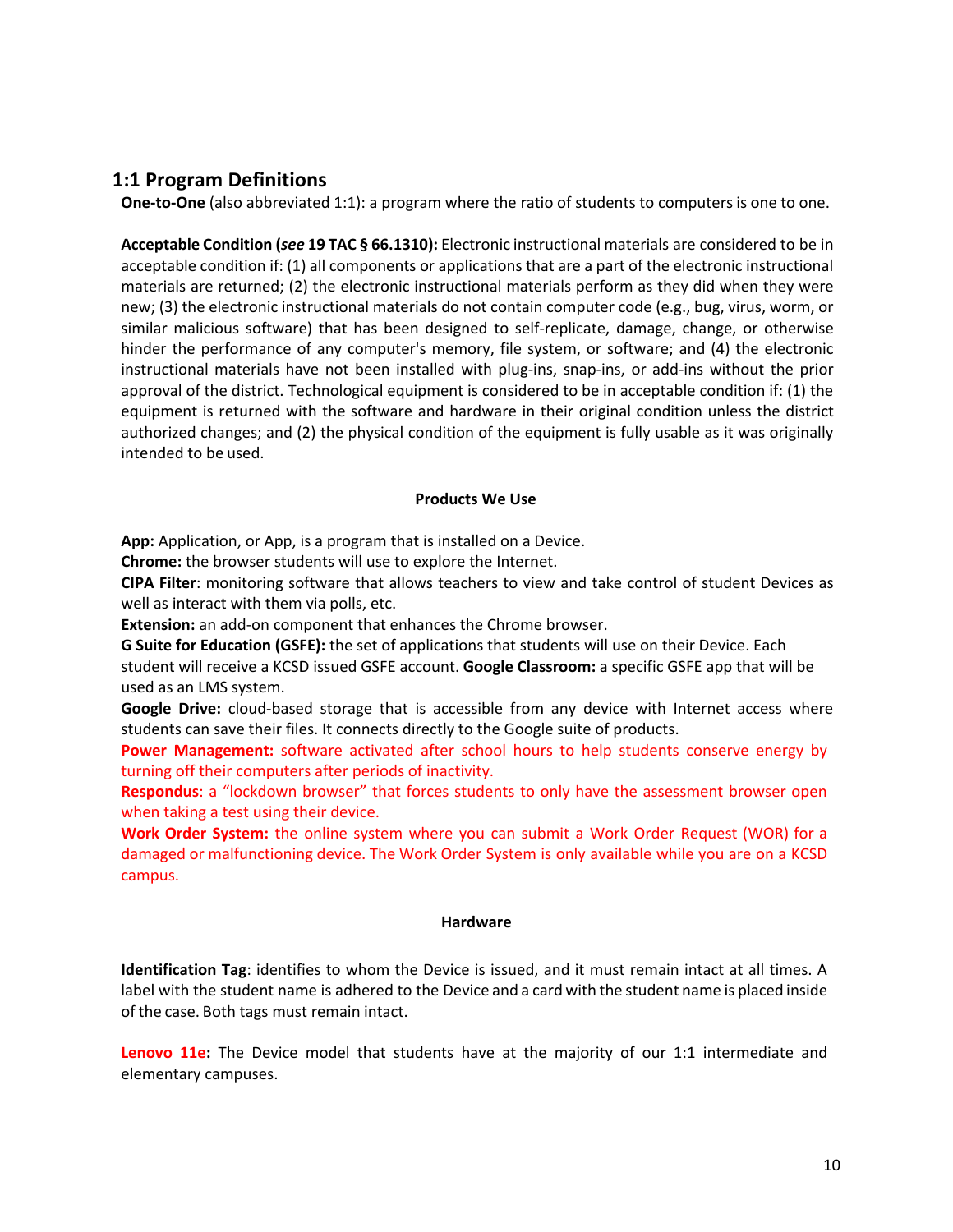**Peripheral Items:** power adapter, case, internal batteries, and other KCSD-issued components or accessories used with the Device.

**Power Adapter:** each student is provided one power adapter. Please make sure to keep track of your power adapter. If you lose it, you are responsible for paying the cost of replacing it. Device chargers are engraved with a unique number. Do not tamper with this number.

**Wireless:** wireless access is available outside all KCSD buildings if you do not have wireless access at home; you can also connect to most public Wi-Fi networks.

#### **People**

**Technology Department Office:** a centrally located room where students can bring a device after completing a Work Order Request to get service and help with their Device.

**Technician:** a lead technician is stationed at each Technology Department and is available to assist students and teachers with technology requests and repairs. The fastest way to get your problem resolved isto turn in a Work Order Request online and then bring it to the Repair Center.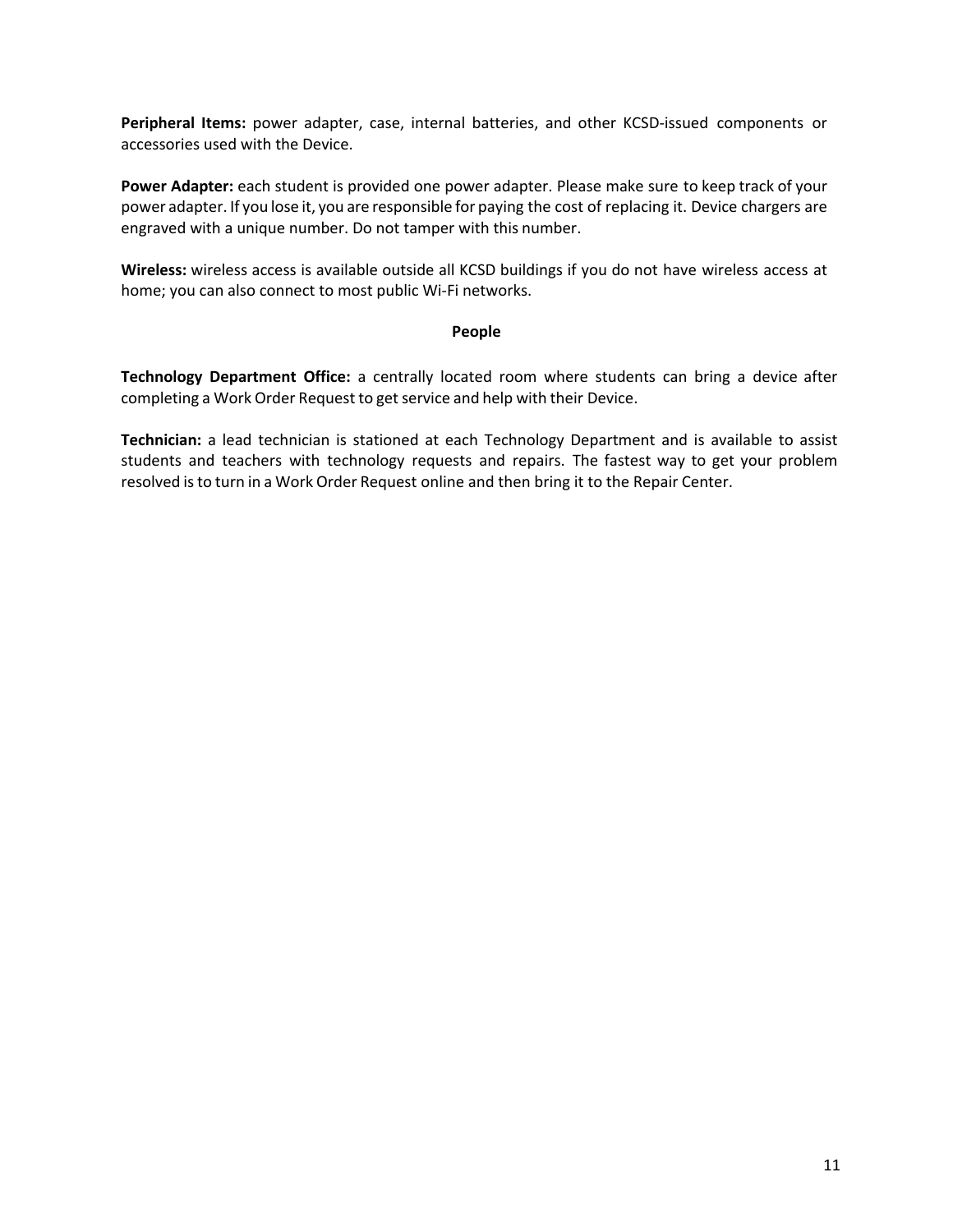# **Appendix**

The KCSD Student Guidelines for Acceptable Use of Technology Resources can be found in the KCSD Student Handbook and on the website at

http://www.kemper.k12.ms.us/Default.asp?PN=DocumentUploads&L=1&DivisionID=13123&LMID=56 4321. They are included as pages 13-16 of the Device Handbook for convenient reference.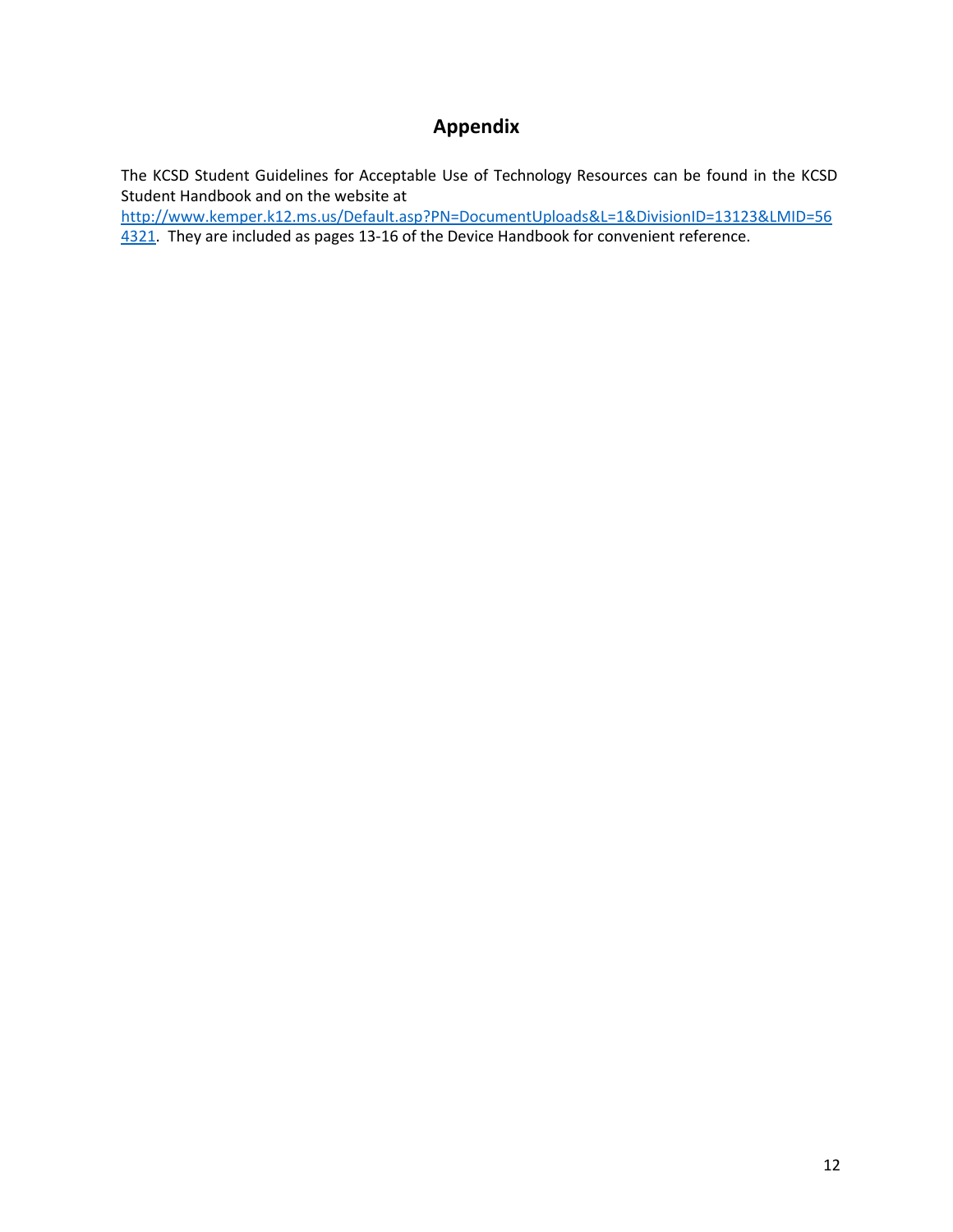# **Acceptable Use Policy**

The Acceptable Use Policy for Kemper County School District is a legal and binding document. Each user that accesses the computer system and related technologies will be informed that he/she is accessing the property of the Kemper County School District and it is intended for educational purposes. Users agree to the terms and conditions of the Internet Acceptable Use Policy. Users agree to avoid any violation of state or federal laws. Users are alerted that they are entitled to no expectation of privacy in their use of this computer and access to the Internet, and related technologies. Users' computer usage and Internet access may be monitored at any time for unacceptable and illegal use. Cyberbullying through the use of the Internet and related technologies to harm other people in a deliberate, repeated, and hostile manner will not be tolerated. The Acceptable Use Policy must be dated and signed annually by the student, student's parent, and any teacher, administrator, staff, parent, or community member using computers on campus.

#### **Overview**

The Kemper County School District is compliant with the Children's Internet Protection Act (CIPA). CIPA is a federal law enacted by Congress in December 2000 to address concerns about access in schools and libraries to the Internet and other information. Among many other things, it calls for schools and libraries to have in place electronic filters to prevent children from accessing and viewing inappropriate Internet content. For any school or library that receives discounts for Internet access or for internal connections, CIPA imposes certain requirements. The Kemper County School District receives these discounts for Internet Access through the E-Rate program and is therefore in compliance with CIPA.

#### **Personal Safety**

- Users will not disclose, use, disseminate or divulge personal and/or private informationabout himself/herself, minors, or any others including personal identification information, etc.
- The Kemper County School District will not disclose personal information about students on websites – such as their full name, home, or email address, telephone number, and socialsecurity number.
- Users will immediately report to the Kemper County School authorities any attempt ofother Internet users to inappropriate conversations, personal contact, or cyberbullying.

#### **Illegal and/or Unacceptable Usage**

- User agrees not to access, transmit or retransmit any material(s) in furtherance of any illegal act or conspiracy to commit any illegal act in violation of local, state, or federal law or regulationsand/or school district policy.
- User shall not access, transmit, or retransmit threatening, harassing, or obscene material, pornographic material, or material protected by trade secret, and/or any other material thatis inappropriate to minors. Users shall not transmit or retransmit copyrighted materials unless authorized. Users shall not plagiarize copyrighted materials.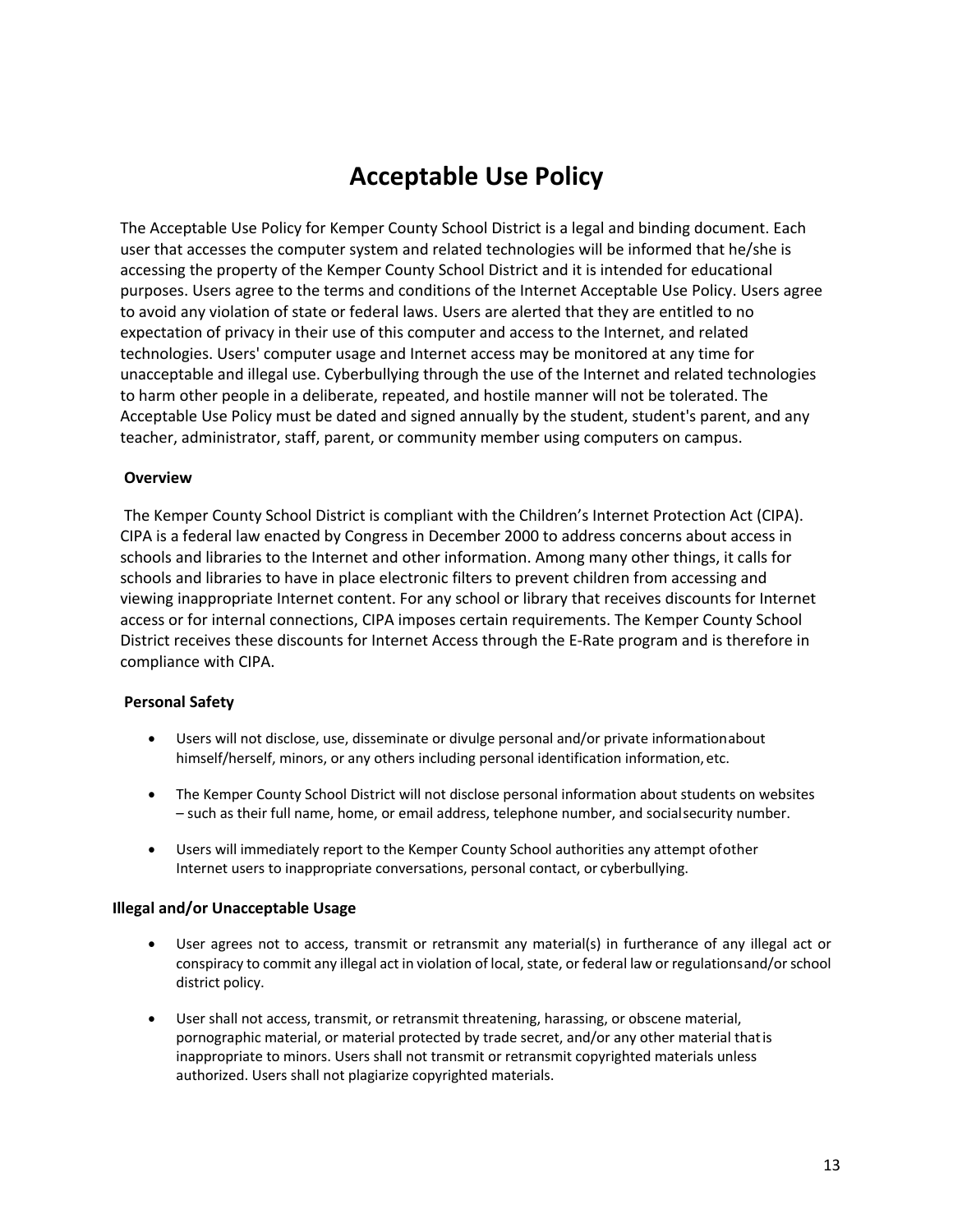- User shall not access, transmit, or retransmit any material that promotes violence or thedestruction of persons or property by devices including, but not limited to, the use of firearms, explosives, fireworks, smoke bombs, incendiary devices, or other similar materials.
- Users shall not use the network for any illegal activity including, but not limited to,unauthorized access including hacking.
- User shall not access, transmit, or retransmit language that maybe considered offensive, defamatory, or abusive.
- Users shall not access, transmit, or retransmit information that could cause danger or disruptionor engage in personal attacks, including prejudicial or discriminatory attacks.
- Users shall not access, transmit, or retransmit information that harasses another person orcauses distress to another person.
- Users shall not access the Internet and related technologies to engage in cyberbullying byharming other people in a deliberate, repeated, and hostile manner.

#### **System Resource Limits**

- The user shall only use the Kemper County School District system for educational and career development activities and limited, high-quality self-discovery activities as approved byKemper County School District faculty for a limited amount of time per week.
- The user agrees not to download large files unless it is absolutely necessary. If absolutely necessaryto download large files, the user agrees to download the file at a time when the system is not being heavily used.
- The user agrees not to post chain letters or engage in "spamming" (that is, sending anannoying or unnecessary message to large numbers of people).
- The user agrees to immediately notify his/her teacher or school administrator should users access inappropriate information. This will assist in protecting the user against a claim of intentional violation of this policy.

#### **User Rights**

- Users shall have the responsibility to use computer resources for academic purposes only. Therefore, as mandated by CPA, filtering will be utilized on all computers accessing the Internet. The only exception will be for academic research by a staff member with the approval of the school administration.
- Kemper County School District will fully cooperate with local, state, or federal officials inany investigation related to illegal activities conducted through the user's Internet account.
- Under no conditions should a user provide his/her password to another person or useanother person's password.
- Users should not expect files stored on a school-based computer to remain private. Authorized staff will periodically inspect folders and logs of network usage will be kept at all times. Routine review and maintenance of the system may indicate that a user has violated this policy, school codes, municipal law, state law, or federal law. Parents of minor users shall have the right to inspect the contents of the user's files.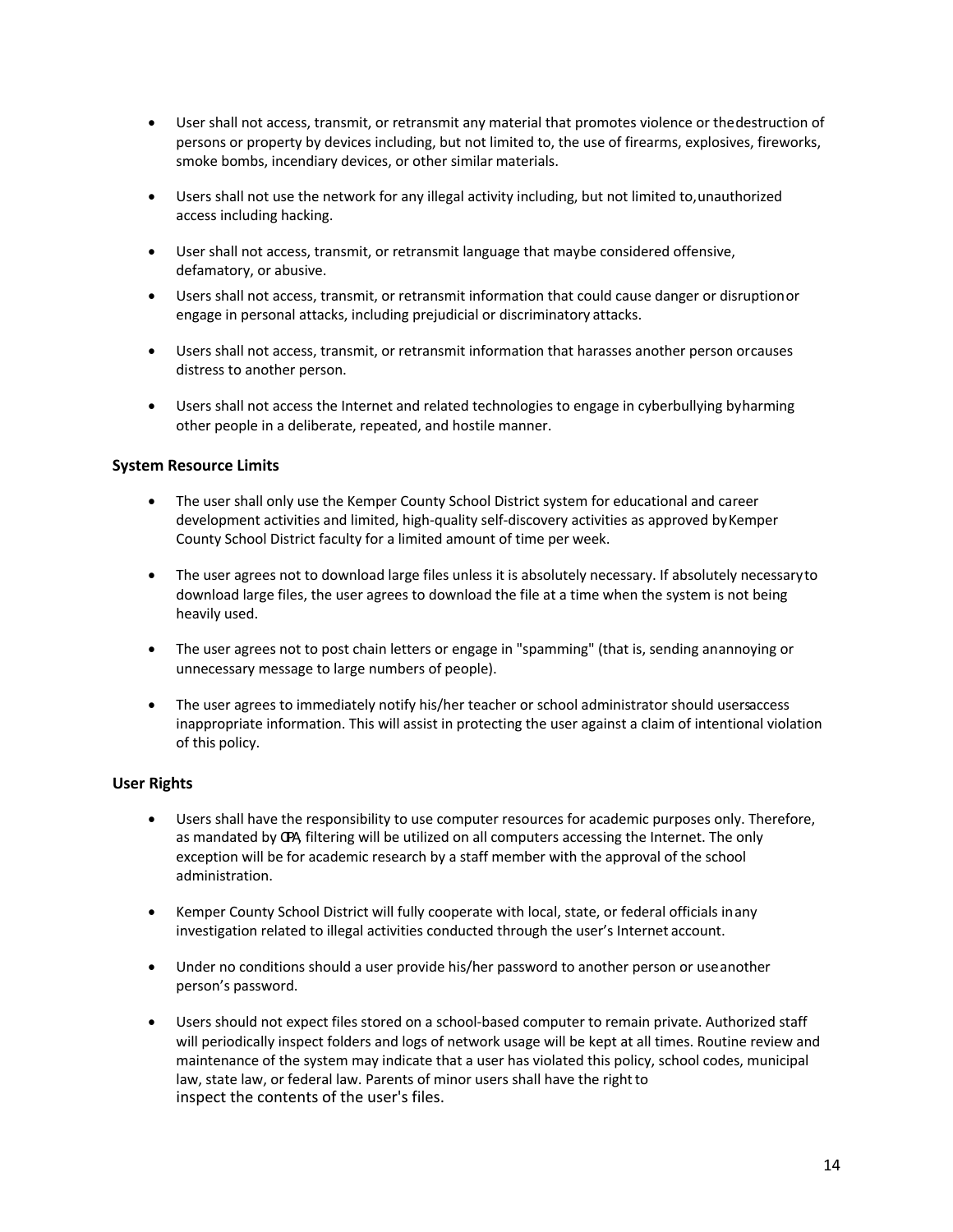- Individual schools within the district may create additional guidelines and procedures consistent with this policy. Such guidelines and procedures will be appropriate for the electronicinformation resources being used and the students served at the school.
- The use of the Internet is a privilege, not a right. Unacceptable and/or illegal use may result indenial, revocation, suspension, and/or cancellation of the user's privileges, as well as disciplinary action imposed by school officials.
- The school district may include a process for the student to appeal the decision to deny,suspend, revoke, or cancel Internet privileges.

#### **Consequences for Failure to follow Terms and Conditions of AUP**

- There will be consequences for any user who fails to follow the Kemper County School District and school guidelines and policies.
- The consequences may include paying for damages, denial of access to technology, detention, suspension, expulsion, or other remedies applicable under the school disciplinary policy, andstate or federal law. At the discretion of Kemper County School District, law enforcement authorities may be involved and any violations of state and/or federal law may result in criminal or civil prosecution.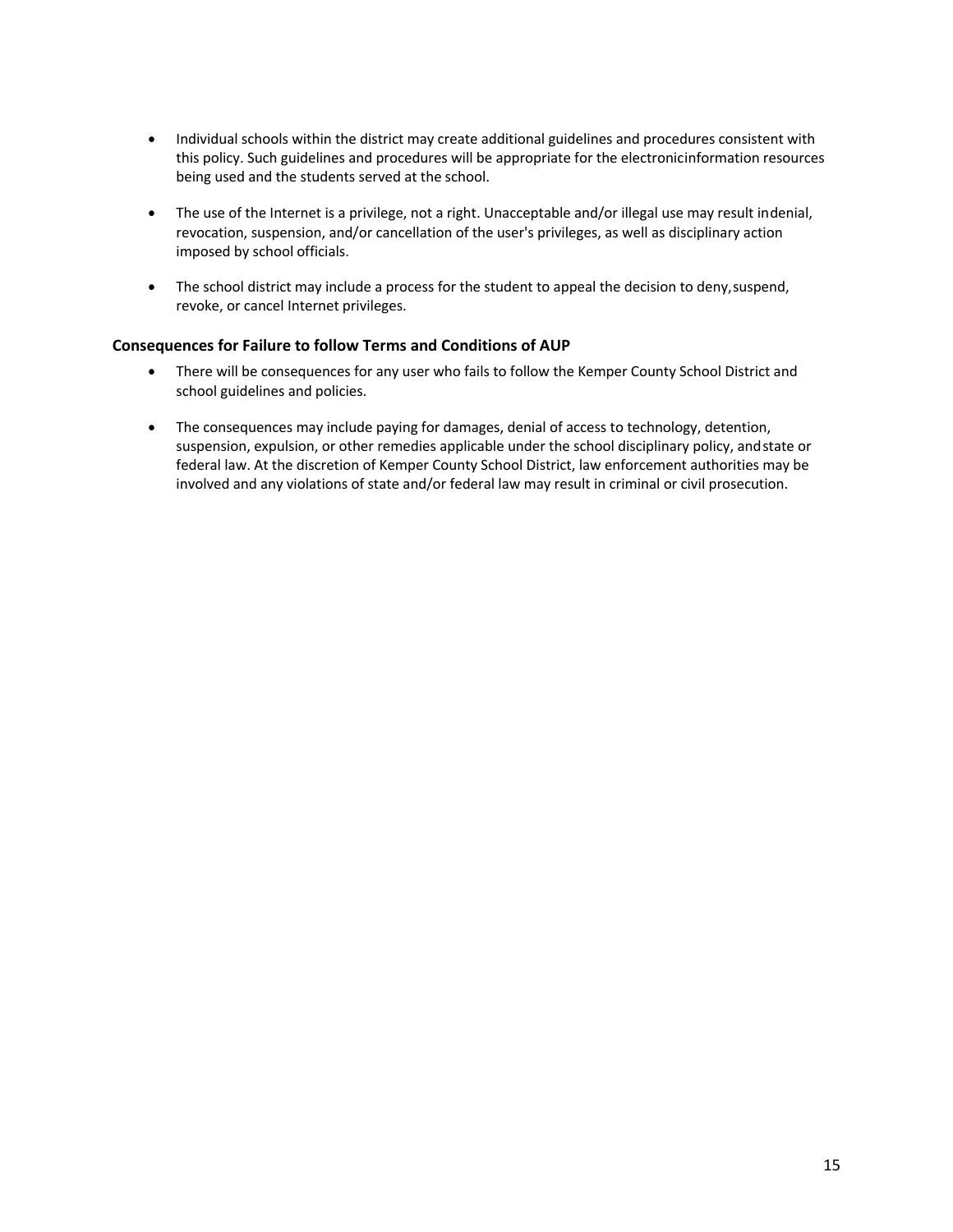#### **Signatures**

- I have read the Kemper County School District Internet Appropriate Use Agreement. Iunderstand and will abide by the terms and conditions as stated.
- I understand that some Internet violations are unethical and may constitute a criminal offense resulting in legal action. I understand that access to the Internet will be supervised by Kemper County School District personnel and that provisions of the agreement will be reviewed with students. I further understand that the Kemper County School District is not responsible for the actions of individual users or the information they may access.

Employee, Student, or Community Member Name (please print)

|  |  | Employee, Student, or Community Member Signature |
|--|--|--------------------------------------------------|
|--|--|--------------------------------------------------|

Date

As the parent or legal guardian of the minor student signing above, I grant permission for my son or daughter to access networked computer services such as electronic mail and the Internet. I understand that individuals and families may be held liable for violations. I understand that some materials on the Internet may be objectionable, but I accept responsibility for the guidance of Internet use – setting and conveying standards for my daughter or son to follow when selecting, sharing, or exploring information and media.

| Parent Name (please print) |
|----------------------------|
|----------------------------|

Name of Student (please print)

Date\_\_\_\_\_\_\_\_\_\_\_\_\_\_\_\_\_\_\_\_\_\_\_\_\_\_\_\_\_\_\_\_\_\_\_\_\_\_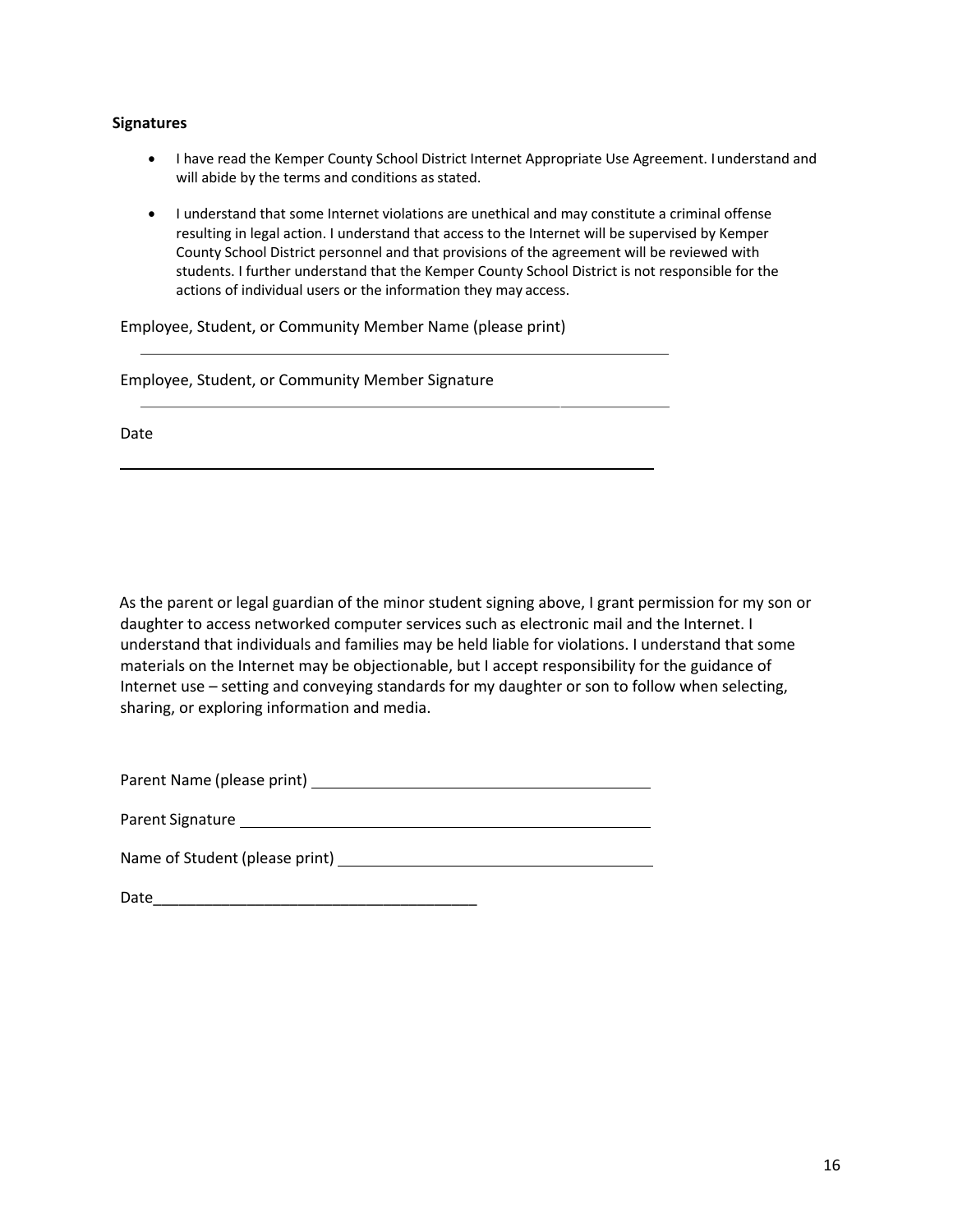#### **KCSD Device Parent/Student Agreement Form 2020-2021**

I have read the terms set forth in the KCSD Student Device Handbook. I understand and will comply with all of the conditions outlined within. Parents, please read and initial the following:

- ¾ I understand that my student must report any needed repairs, loss, or damage to the Device or any
- ¾ peripheral items (including a case number) within 5 school days from time of occurrence, otherwise I may be liable for any cost incurred by the district to repair or replace the Device or peripheral items.
- ¾ I have received and understand that I am bound by the terms and conditions stated in the KCSD Student Device Handbook.
- ¾ I understand that if I fail to return the Device or any peripheral items at the end of the school year or upon transfer or withdrawal from a KCSD campus, district records may be withheld, and I may be reported to law enforcement.
- ¾ I understand that the Device and all peripheral items must be maintained and returned to KCSD in Acceptable Condition (as that term is defined in the KCSD Student Device Handbook).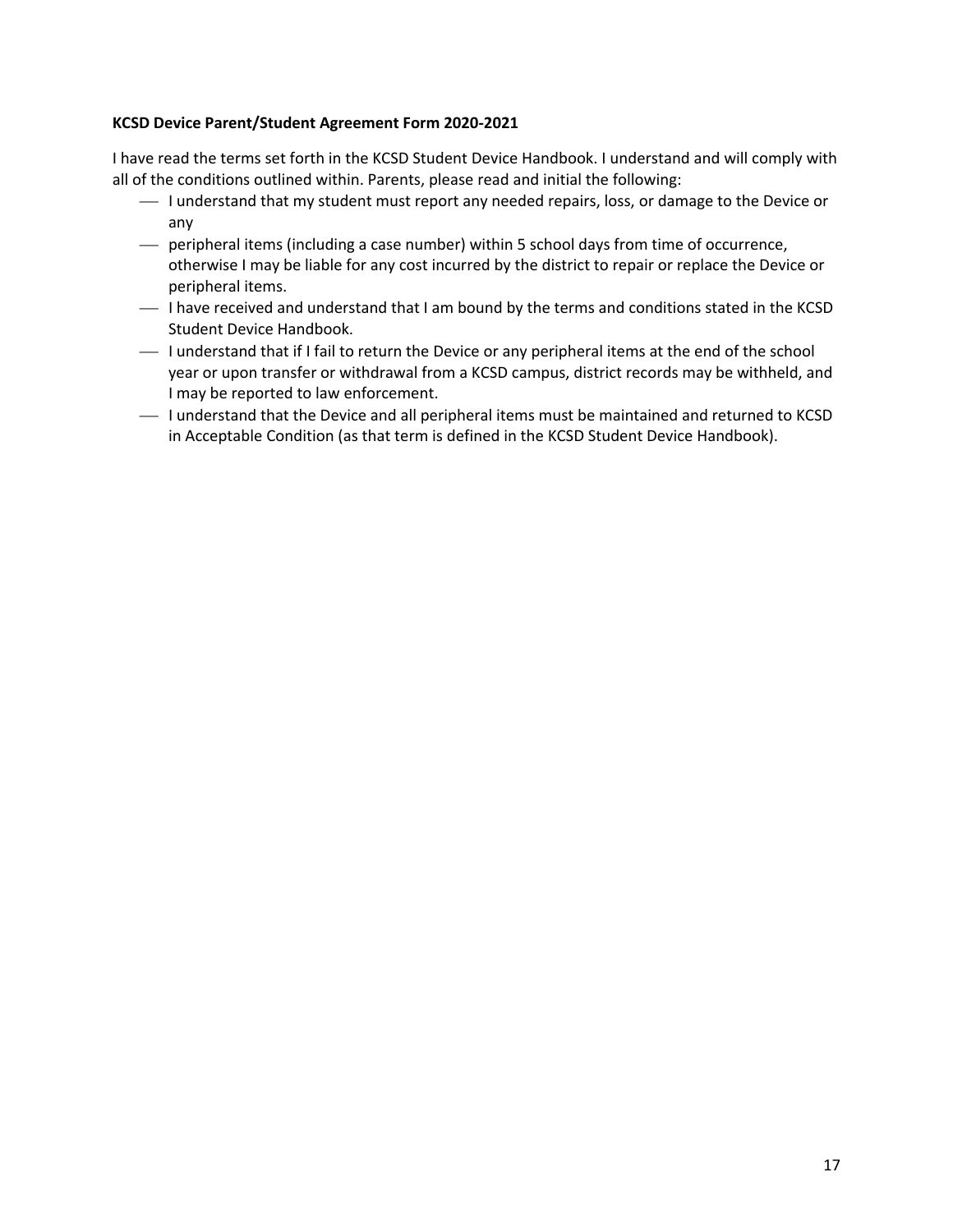# **Kemper County School District Agreement to Borrow Equipment Release of Liability**

I, The same of the following electronic device from the Kemper County School is a semi-District.

The usage period for my electronic device is from August 10, 2020 to May 26, 2020. I understand that it is my responsibility to pick up the electronic device and return it to the same location at the end of my usage period unless otherwise agreed by both parties. I agree to return the electronic device to the Kemper County School District in the same condition that it was in on the day I obtained it, normal wear and tear excepted.

I understand that there is no upfront charge for the use of the electronic device. However, in the event that the electronic device is lost or destroyed during my usage period, I agree to replace the electronic device at 100% of the current cost of a replacement device of the same specifications or greater. Also, if the electronic device is damaged during my usage period, I agree to have the electronic device fixed or replaced. If I do not repair or replace the electronic device, I authorize Kemper County School District to add the fee to my child's student record. I agree that the fee assessed due to damage or loss will remain on my child's record until paid.

The Replacement cost of the devices are: Chormebook \$300 IPad - \$350 Windows Laptop - \$800 **Student Information** School Site: Student's Name: Student's Grade: **Parent/Guardian Information** Parent/Guardian Name (Print): Address: \_\_\_\_\_\_\_\_\_\_\_\_\_\_\_\_\_\_\_\_\_\_\_\_\_\_\_\_\_\_\_\_ \_\_\_\_\_\_\_\_\_\_\_\_\_\_\_\_\_\_\_\_\_\_\_\_\_\_\_\_\_\_\_\_ Phone Number: Parent/Guardian Signature:

**Electronic Device/Site Level Information**

| Make:                     |           |      |      |
|---------------------------|-----------|------|------|
| Model:                    |           |      |      |
| Serial Number:            |           |      |      |
| <b>Fixed Asset Number</b> |           |      |      |
| Condition (circle one)    | Excellent | Good | Fair |

Date: \_\_\_\_\_\_\_\_\_\_\_\_\_\_\_\_\_\_\_\_\_\_\_\_\_\_\_\_\_\_\_\_